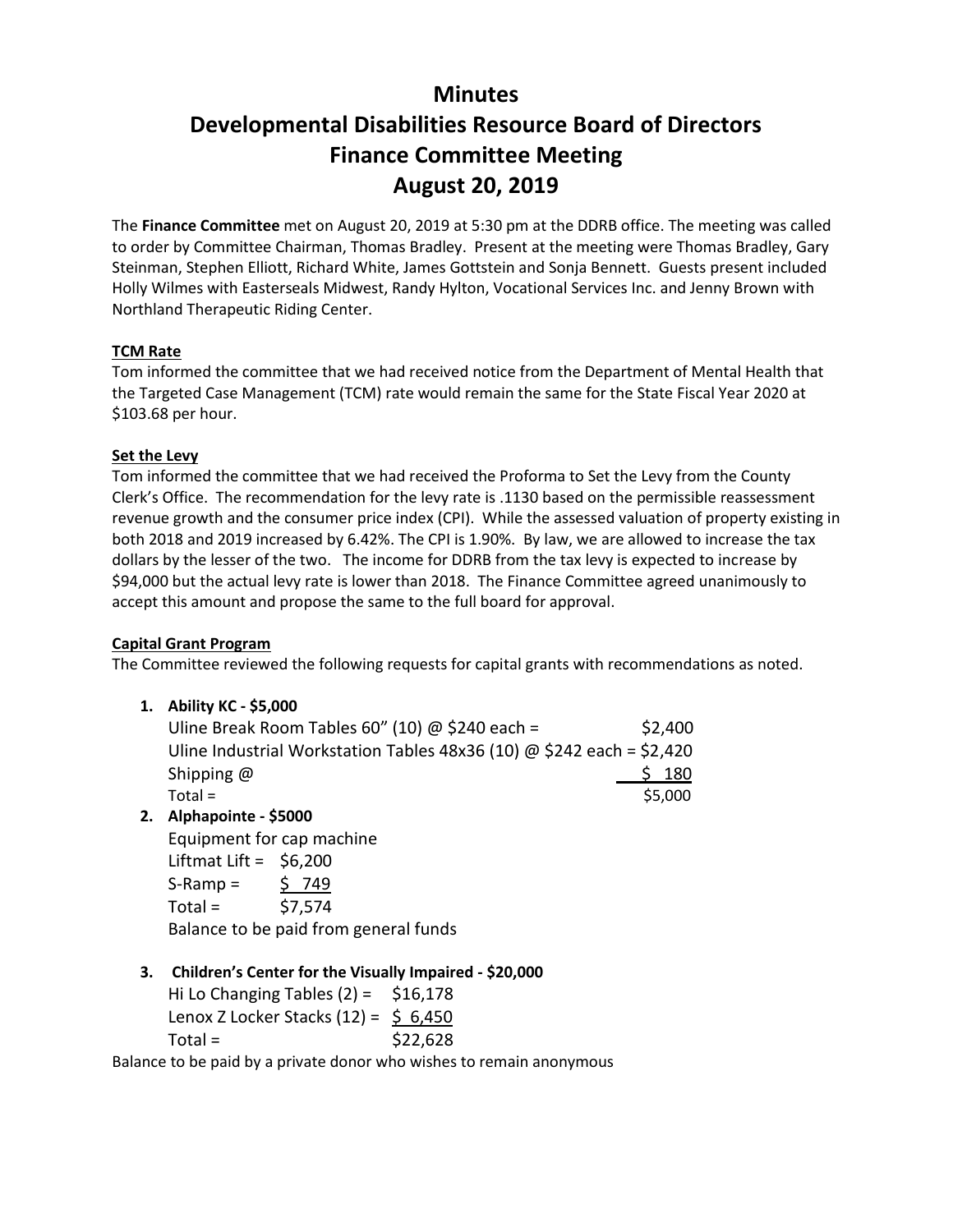# **4. Della Lamb / City Wide - \$99,517**

| Ford Transit Van (new) =  | \$44217  |
|---------------------------|----------|
| 15 Passenger Van (used) = | \$27650  |
| 15 Passenger Van (used) = | \$27,650 |
| Total=                    | \$99,517 |

Vans are on temporary hold but not guaranteed. Della Lamb is requesting the full \$105,000 be made available in the event these are gone when she goes to purchase. The Finance Committee agreed to fund these vans as requested and set aside up to \$105,000 in the event the quoted vans are no longer available. DDRB will fund the actual amount for the 3 vans up to \$105,000 with any overage paid from their reserves.

## **5. Easterseals Midwest - \$65,000**

| Laptop computers $(4)$ =            | \$2,800  |
|-------------------------------------|----------|
| Coaching Equipment $(6)$ =          | \$1,000  |
| New Playground Structure =          | \$12,000 |
| New Playground Shade =              | \$10,000 |
| Security Cameras (2) =              | \$1,600  |
| Welch Allyn Spot                    |          |
| Vision Screener =                   | \$7,500  |
| <b>Evoked Otoacoustic Emissions</b> |          |
| (EAOA) Hearing Machine =            | \$6,000  |
| 2019 Dodge Caravan (new)            | \$28,177 |
| Total                               | \$69,177 |
|                                     |          |

The \$4,177 will be paid from reserve funds.

**6. Life Unlimited - \$103,830**

2019 Dodge Caravan (3-new) = \$97,080 Paint interior Millstreet My Day =  $\frac{6}{5}$  6,750  $Total =$  \$103,830

- **7. Northland Early Education Center - \$60,325**
	- Replace 19 Windows in 9 Classrooms = \$13,415 Replace  $2 - 25 +$  Air Conditioning Units=  $\frac{6}{5}$  6,800 Replace 7 Exit Doors in 7 Classrooms = \$33,473 Replace 2 – 50 Gallon Water Heaters with  $1 - 100$  Gallon Industrial Water Heater = \$ 6,637  $Total =$  \$60,325

Additionally, NEEC is requesting 14 Refurbished Surface Computers from DDRB plus the cost to install necessary software estimated at \$3,750. The Committee elected to NOT include this in the capital grant program. Since we have requests for more of the computers than we may have available, this is pended until all the used computers are available. The Committee agreed to make those funds available if the computers are available to NEEC.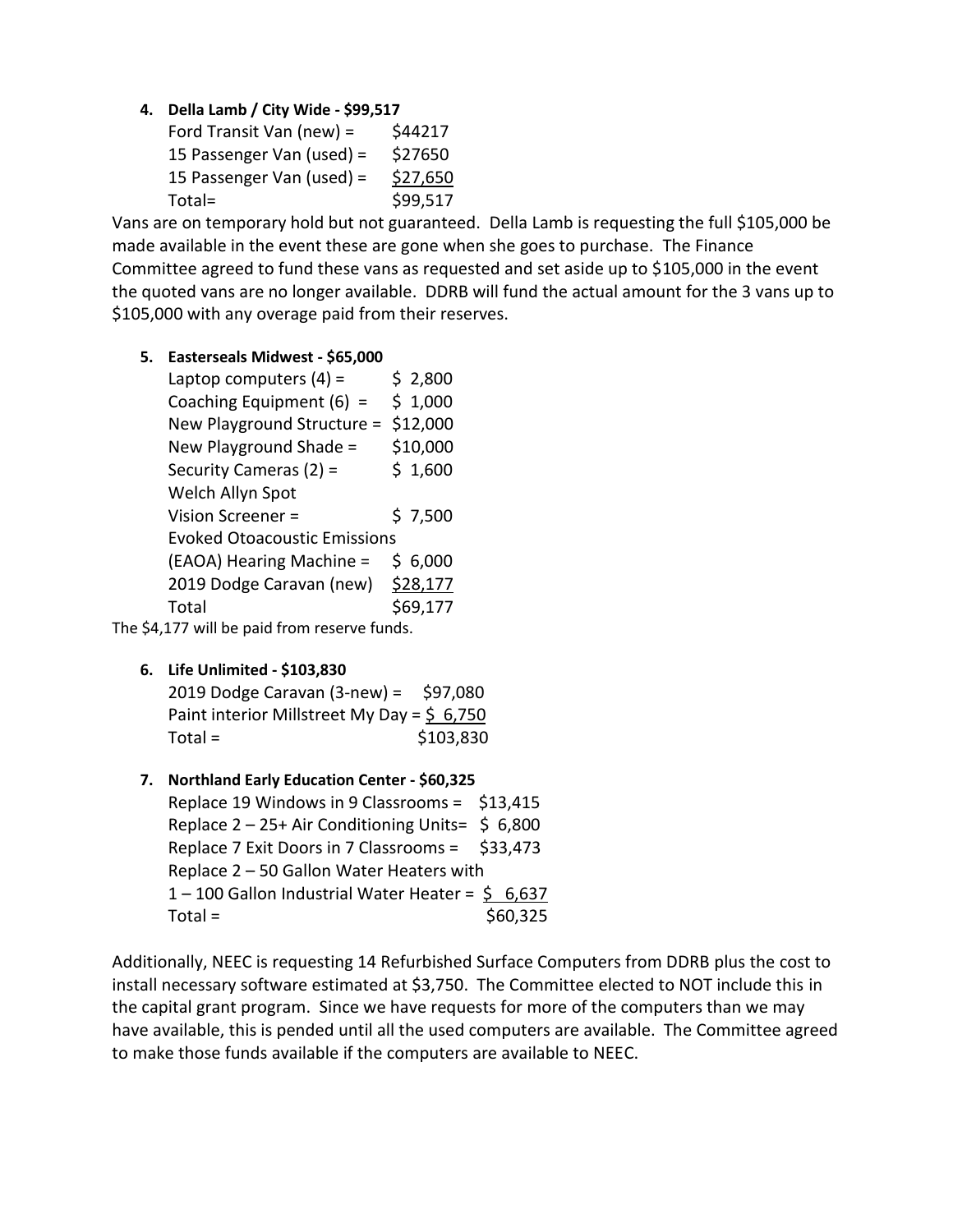## **8. Northland Therapeutic Riding Center - \$3,908**

| Fix drainage issue which causes    |         |
|------------------------------------|---------|
| flooding in the classroom barn $=$ | \$1.708 |
| Reseeding pastures $=$             | \$2,100 |
| Total =                            | \$3,908 |

NTRC received a bid for repairing the drainage in the amount of \$1708. They had requested \$2,000 for the project in the event any unforeseen expenses for this project arose. The committee agree to approve the amount of the bid. There was some discussion as to whether reseeding the pastures was a capital expense. Jenny Brown said that it is not something they do every year. The committee agreed that this could be considered a capital expense.

## **9. TNC Community - \$0**

TNC did not submit a request for a capital grant. The committee understands that with a new director and staff there are many changes at TNC. They asked Sonja to reach back out to the new director, Kelly McGillis, and offer to extend the time to submit a grant request provided the work could be completed in this calendar year.

## **10. UMKC – ACED Program - \$0**

UMKC ACED did not submit and request for a capital grant. They reviewed purchasing a van for transportation for some of their programs but decided that hiring the transportation services was a more cost-effective way of providing transportation. Should they offer this service, it would be a part of the purchase service / cost of services and funded in that manner. They rent space from NWMSU and with all the programs in the northland new and student participation levels uncertain, they elected not to submit request this time. They will review, however, should this program be offered again in the future.

#### **11. Vocational Services Inc. - \$105,000**

| Repair and replace all sealant in joints at 905 Kent location = | \$19,528  |
|-----------------------------------------------------------------|-----------|
| Update & replace all switches for VOIP telephone system =       | $5$ 9.399 |
| Replace electric fork lift at 905 Kent location =               | \$33,570  |
| Repair and paint exterior surfaces at the NCK shop =            | \$43,507  |
| $Total =$                                                       | \$106,005 |
|                                                                 |           |

Balance of \$1005 will be funded from reserves.

**The total funding approved for the 2019 capital grant programs approved by the Finance Committee totals \$472,962.45. The committee members agreed unanimously to each of the individual requests as noted above.**

#### **Requests for additional funding FY2019**

The **Children's Center for the Visually Impaired** submitted a request in writing for additional funding for the calendar year 2019 in the amount of **\$48,000** (letter of request attached to the minutes). CCVI stated the number of children served had increased by 27% - from 15 to 19 as well as the services needed by those and other children. No one was present from CCVI to answer questions.

The Committee requested that Sonja request additional information from CCVI on the increase in services and the cost of those services. They requested the information be provided to each member